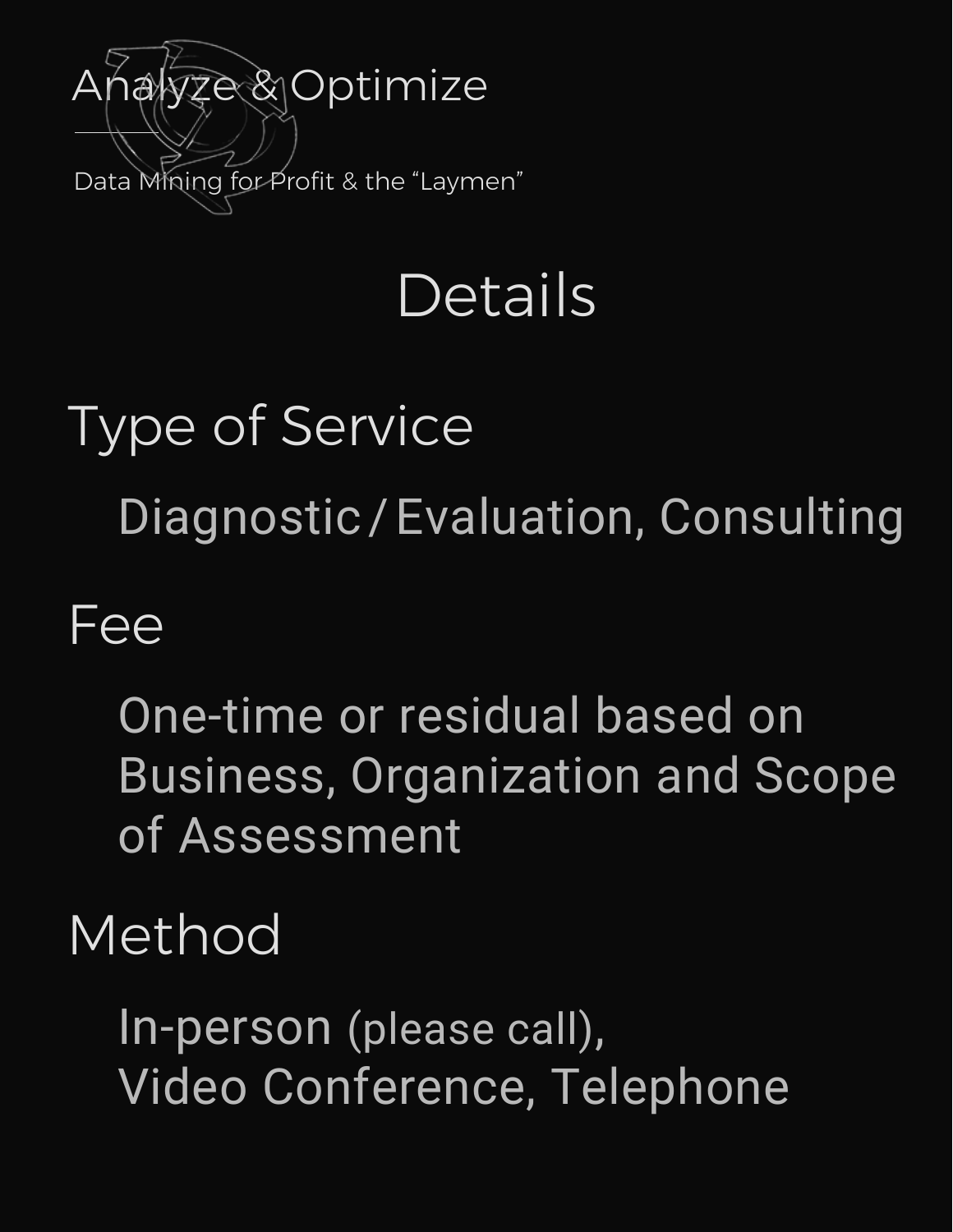### **Summary**

Detailed hands-on Diagnostic/Evaluation and Strategy for identifying, extracting and cleaning relevant Data key to building Profit and Surplus Revenue

#### Features

- Customized to your needs
- Identifies Relevant Data
- Data Mining Techniques
- Data Extraction Techniques
- Cleaning of Data
- Pre-Exploration to Analytics
- Development, Strategy, Planning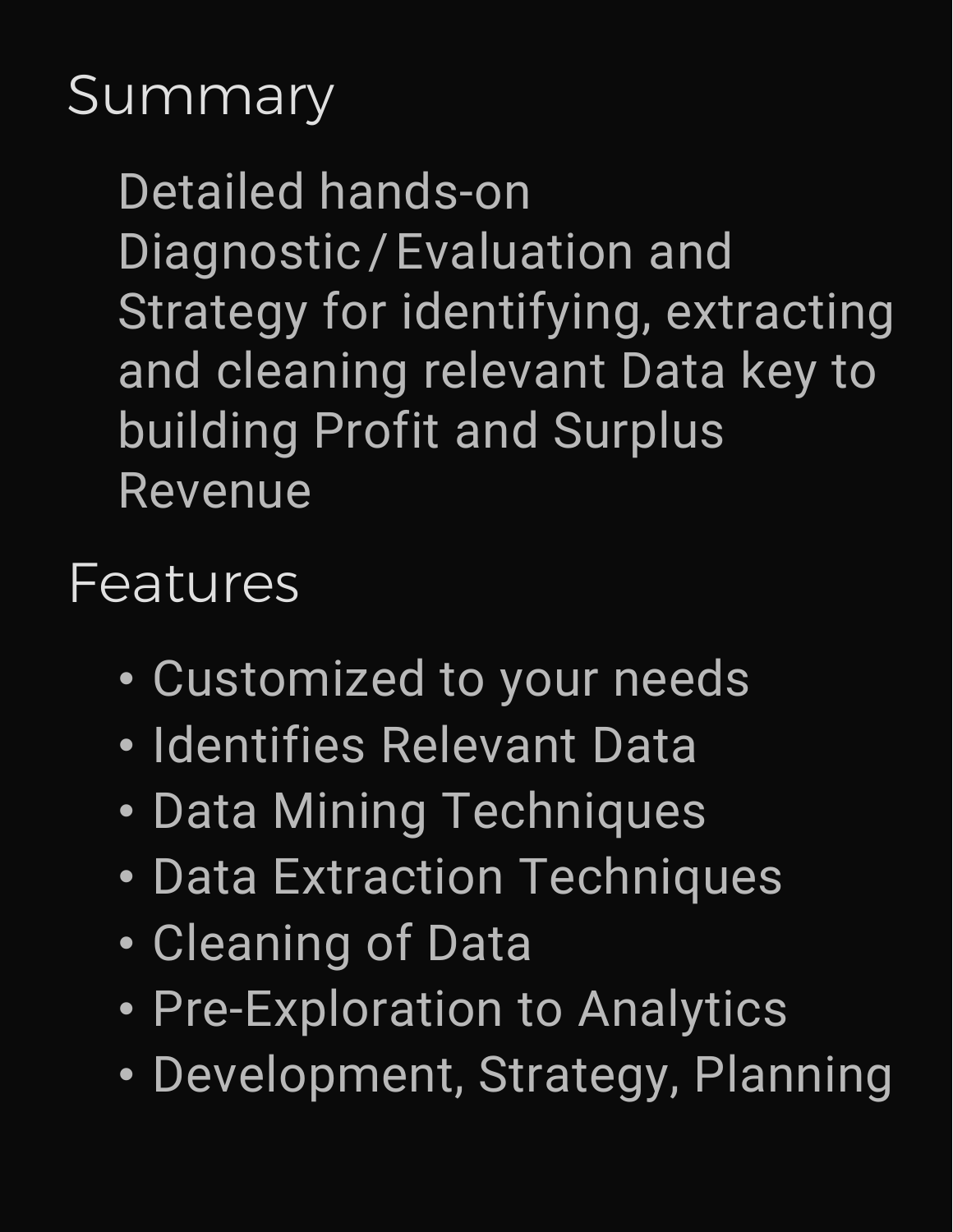## Goals and Expectations

Strategy for identifying, extracting and cleaning relevant Data required for Analytics and Optimization from larger Data Sets

Requirements

Strict Confidentiality Agreement, Access to key Data relevant to Operations and Profit, Utilization of Independent Audits to ensure accuracy of Data